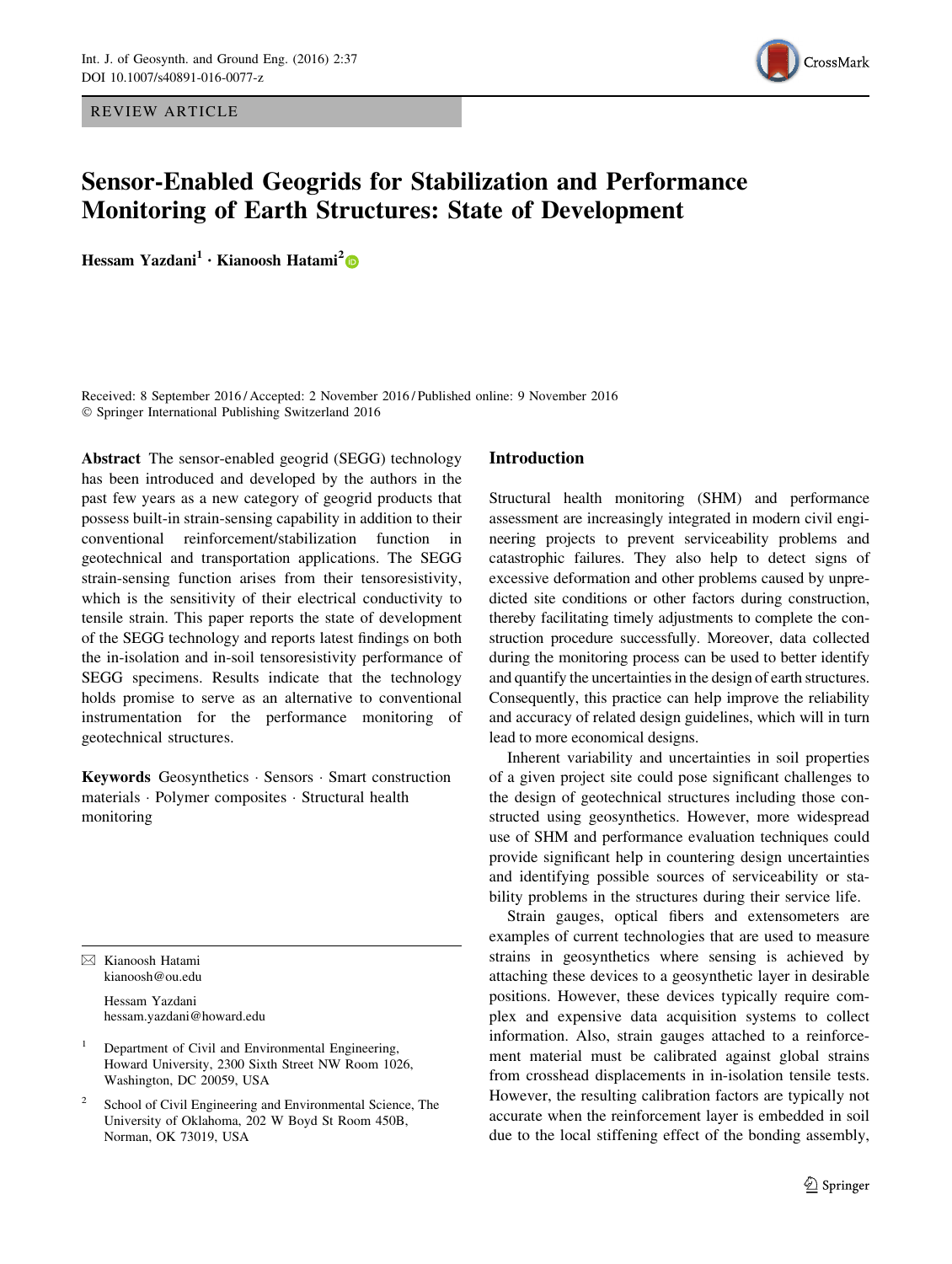<span id="page-1-0"></span>difference in in-soil mechanical properties relative to the in-isolation values, and other complications such as soil arching.

Significant advancements in sensor and communication technologies during the last decades have brought about significant opportunities for SHM techniques and applications. Examples include highly-accurate 3D point cloud models [\[1](#page-5-0), [2\]](#page-5-0) and extracting structure motions from surveillance videos  $\lceil 3 \rceil$ . In connection with these advancements, in recent years, the authors and their colleagues have developed sensor-enabled geogrids (SEGG) for simultaneous instrumentation and reinforcement/stabilization of earth structures. This paper provides an overview of the latest findings regarding the development of SEGG and discusses the future steps toward its industrialscale production and practical applications.

### Geogrids: Types and Applications

As a major category of geosynthetics, geogrids are polymeric products that are extensively used in civil engineering projects for reinforcement and stabilization applications. Examples include stabilization of highway slopes and embankments [[4\]](#page-5-0), and reinforcement of foundations [[5,](#page-5-0) [6](#page-5-0)], and paved and unpaved roads [\[7–9](#page-5-0)] in order to mitigate cracking and rutting, prolong service life and reduce aggregate base course thickness for a given traffic volume.

Geogrids are commonly made of polypropylene (PP), polyethylene (PE) or PVC-coated PET (PVC: polyvinyl chloride). High-tenacity PET yarns are interlaced into an open structure and coated with a CB-filled PVC composite to make woven and knitted geogrids. In comparison, unitized geogrids are made by heat-welding PP or PE strips (bonded geogrids) or stretching needle-punched PP or PE sheets into a grid (extruded geogrids [[10\]](#page-5-0)).

## Conductive Nanocomposites

Dispersing a sufficient concentration of conductive particles such as metal nanopowders, carbon blacks (CBs), carbon fibers, carbon nanotubes (CNTs), graphene or synthetic graphite in an insulating polymer matrix results in a conductive composite. Typical changes in the conductivity of a filled composite as a function of the conductive filler concentration are shown in Fig. 1. At low filler concentrations, composite conductivity is close to that of the insulating polymer because the scattered fillers are not close enough to transfer electrons (Stage I). As the filler concentration increases, conductivity of the composite reaches a range of values called the percolation region (Stages II and III) across which a conductive network of



Fig. 1 Filler concentration versus electrical conductivity

fillers is developed. Electrical conductivity of the composite in Stage II is slightly higher than that in Stage I due to the tunneling (hopping) conduction through the thin layers of polymer sandwiched by the fillers [[11,](#page-5-0) [12](#page-5-0)].

Doping the composite with more fillers causes an excess energy arising from the formation of carbon-polymer interfaces to reach a universal value independent of the polymer type, and then the fillers begin to coagulate to form conductive networks in the composite, from Stage II to Stage III [[13](#page-5-0)]. As the level of doping is increased to a concentration called percolation threshold, a jump in conductivity is observed, implying a transition in the nature of charge transport from tunneling to partial metallic diffusive transport [[14](#page-5-0)]. Adding more filler to the composite would slightly increase its conductivity due to the evolution of the existing or formation of new conductive paths (Stage IV). Beyond the percolation region the conductivity plateaus to a value lower than that of the conductive filler (Stage V). The filler concentration at which the electrical conductivity of a composite would drastically change due to a tensile strain corresponds to the upper bound of the percolation region (transition from Stage III to Stage IV) and is called the critical (target) concentration. This strain-induced change in the electrical conductivity is referred to as tensoresistivity and is represented by the gauge factor, which is defined as the relative change in a specimen's electrical resistance per unit strain,  $\varepsilon$ , as  $[15]$  $[15]$ :

$$
GF = \frac{\Delta R/R_0}{\varepsilon} \tag{1}
$$

where  $\Delta R$  is change in resistance and  $R_0$  is unstrained resistance.

## SEGG's State of Development

Sensor-enabled geosynthetic (SEG) technology was first proposed by Hatami et al. [[16,](#page-5-0) [17\]](#page-5-0) who carried out a proofof-concept study to examine the potential of conductive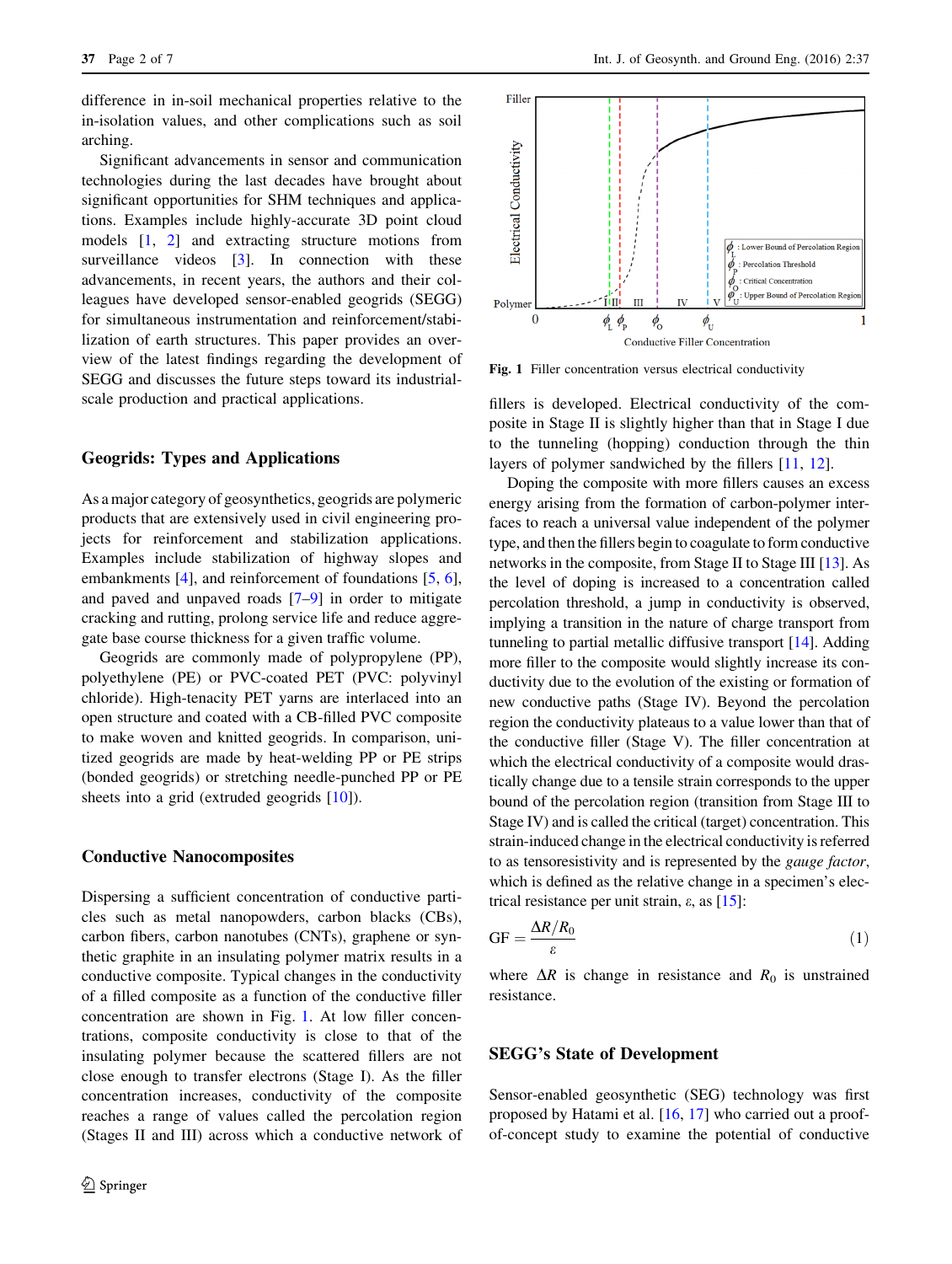polymer composites to add a self-sensing function to conventional geosynthetics. In conventional geosynthetics, carbonaceous fillers (e.g. CB) are typically used for UV protection. However, Hatami et al. [\[16,](#page-5-0) [17\]](#page-5-0) added CB and CNT at the corresponding critical concentrations to highdensity PE (HDPE) and PP in order to produce UV-protected and tensoresistive geosynthetic prototypes. The results were promising. With the exception of CNT-filled PP composites, all other composites, especially the CBfilled specimens, exhibited significant tensoresistivity. The mean gauge factors of the composites studied by Hatami et al. [\[16](#page-5-0), [17\]](#page-5-0) are listed in Table 1. The higher sensitivity of CB-filled specimens to tensile strain were attributed to the grape bunch-like configuration of the filler, which compared to the needle-shaped CNTs, would result in a lessentangled network and higher tensoresistivity.

Results of Hatami et al. [\[16](#page-5-0)] demonstrated that the SEG technology could lead to a more economical and reliable alternative to commonly used sensors to measure strain (e.g. strain gauges). The SEG technology is cost-effective due to its ability to eliminate the need for complex and expensive data acquisition systems which are normally required for conventional instrumentation. It also could offer improved accuracy in registering the strain. The calibration factors of strain gauges are typically obtained using in-isolation tensile tests. However, the soil confining pressure and interlocking effects could introduce significant errors in these factors and, consequently, in the measured geosynthetic strains in the field. In addition, the strain gauges bonded to a geosynthetic layer typically create a local ''hard spot'' that causes the under-registration of global tensile strains, potentially making the detection of and accommodation for impending failures futile [[18,](#page-6-0) [19](#page-6-0)]. The SEG technology avoids these drawbacks by integrating the self-sensing function in the products.

The pioneering studies of Hatami et al. [[16,](#page-5-0) [17\]](#page-5-0) set the stage for a long-term research plan on SEG development. Fathi et al. [\[20](#page-6-0)] investigated the influence of CB type on the percolation threshold, mechanical properties and tensoresistivity of low-density PE (LDPE) and PP composites for potential use in unitized SEGG. CB is an amorphous form of carbon and is formed when aromatic hydrocarbons are subjected to incomplete combustion at high temperatures. The structure of CB is determined per the particle size, aggregate size and shape of its primary particles. Smaller primary particles have higher inter-aggregate attractive forces, resulting in a CB with higher structure and larger agglomerate size. A low-structure CB, in contrast, is formed when the aggregates are composed of few primary particles [\[21](#page-6-0)]. In addition to its UV-resistivity, another advantage of using CB in SEGG is its very low cost relative to the total cost of geogrid. Therefore, a small adjustment in CB concentration in the existing formulations of geogrids (e.g. 1–4%) is not expected to have a noticeable influence on their production cost, nor does it require a considerable modification to the existing production processes currently employed by the geogrid manufacturers.

Findings of Fathi et al. [\[20](#page-6-0)] supported the hypothesis that the critical concentration of carbon blacks is inversely proportional to their structure. With respect to particle size, their findings indicated that the composites containing larger CB particles would exhibit higher tensoresistivity. Compared to LDPE composites, a higher tensoresistivity was observed in the PP composites (Table [2\)](#page-3-0). Irrespective of the host polymer used, unitized SEGG specimens generally exhibited significantly higher gauge factors compared to typical commercial strain gauges (e.g.  $GF = 2$ ).

However, germane to mechanical properties, a CB concentration (by weight) as high as 20% reduced the tensile strength of the PP composites by 50% while leaving the LDPE composites' tensile strength practically unchanged. This more pronounced reduction in the tensile strength of PP could be due to its higher crystallinity  $(70-80\%$  for PP vs. 45–55% for LDPE—[[22\]](#page-6-0)). It has been shown that adding 30% CB to PP decreases its crystallinity to nearly 33% [\[23](#page-6-0)]. This is due to CB particles and agglomerates breaking the weak chemical bonds between monomers, which in turn promotes the polymer amorphous regions and reduces its strength [\[24](#page-6-0)]. Fathi's results also indicated a sizeable reduction in the strain at failure of both LDPE and PP composites upon adding a small amount of CB.

Recent research toward SEG development has mostly been focused on woven and knitted SEGG. As stated earlier, CB-filled PVC is a polymer composite that is commonly used as the coating of woven and knitted geogrids. PVC is a thermoplastic insulating polymer with a relatively

| <b>Table 1</b> Mean gauge factors |
|-----------------------------------|
| obtained for CB- and CNT-         |
| filled HDPE and PP $[16]$         |

| Polymer     | Filler     | Critical concentration<br>$(wt\%)$ | Maximum strain<br>applied $(\%)$ | Mean GF |
|-------------|------------|------------------------------------|----------------------------------|---------|
| <b>HDPE</b> | CВ         | 50                                 | 15                               | 20      |
|             | <b>CNT</b> | 4.38                               | 15                               |         |
| PP          | CВ         | 33                                 | 5                                | 25      |
|             | <b>CNT</b> | 2.8                                | 4                                | 0.5     |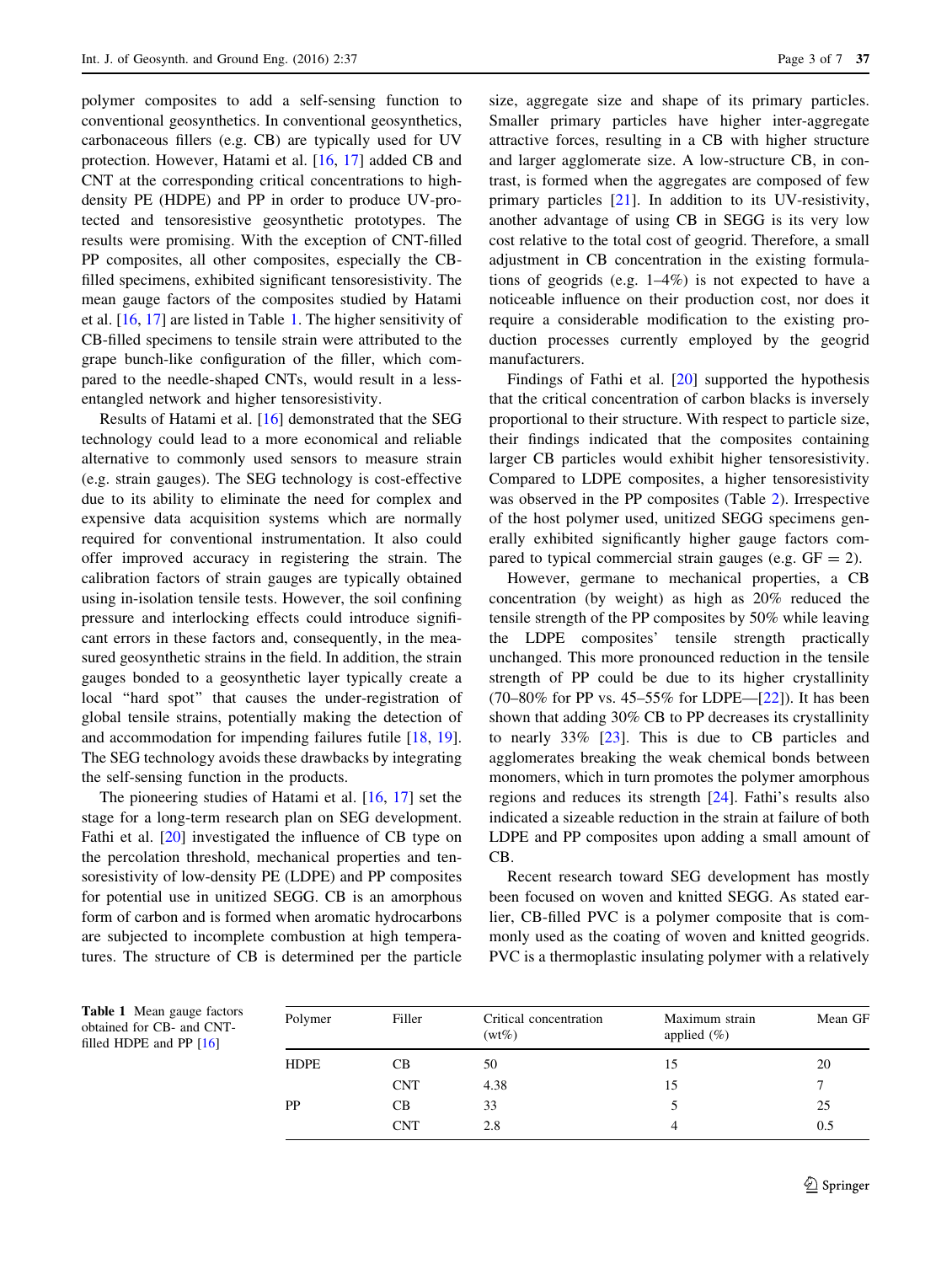<span id="page-3-0"></span>Table 2 Mean gauge factors obtained for LDPE and PP composites filled with varyingstructure CBs [[20](#page-6-0)]

| Polymer     | CB structure | Critical concentration<br>$(wt\%)$ | Maximum strain<br>applied $(\% )$ | Mean GF  |
|-------------|--------------|------------------------------------|-----------------------------------|----------|
| <b>LDPE</b> | Low          | 10                                 | 10                                | $3 - 15$ |
|             | Moderate     |                                    | 10                                | 10       |
|             | High         |                                    | 10                                | 9        |
| PP          | Low          |                                    | 4                                 | 25       |
|             | Moderate     |                                    | 10                                | 17       |

low degree of crystallinity. Similar to PP, this means that adding CB to PVC even at low concentrations could result in the deterioration of the composite's mechanical properties including its strength, elastic modulus and ductility. Therefore, the CB concentration in PVC composites should be kept at a minimum. At the same time, a relatively high CB concentration (e.g. 5 wt%) is typically required to make PVC conductive. These conflicting requirements should be addressed simultaneously through a controlled fabrication process that would involve proper mixing, molding and curing stages. An advantage of PVC-coated PET yarn SEGG is that in these products the inner woven PET yarns are the actual load-bearing component, and therefore any changes in the tensile strength of the coating due to increased CB concentration will not adversely influence the tensile properties of the SEGG reinforcement product. Nevertheless, the coating composite is required to retain its integrity in order to maintain its function of protecting PET against the detrimental effects of installation damage and the surrounding environment (i.e. bioactive and other aggressive materials such as aqueous solutions of salts, acids and alkalis as well as any electrical interference from wet soils).

Hatami et al. [\[25](#page-6-0)] were the first to investigate the tensoresistivity and mechanical properties of CB-filled PVC composites for their potential use in the production of SEGG. They blended controlled concentrations of low- and moderate-structure CBs in powder form with plasticized PVC to produce PVC/PET SEGG composites. Both types of CB-filled composites exhibited adequate in-isolation strain sensitivity for potential use in field applications. However, similar to PP and LDPE [\[20](#page-6-0)] and as shown in Fig. 2a and b, low-structure black PVC composites exhibited higher tensoresistivity because the conductive network was more prone to rupture and discontinuities under tensile load.

The studies reviewed above primarily investigated the strain-conductivity performance of SEG materials under monotonic loading. However, geogrids are commonly used to stabilize a wide range of earthwork structures that are subjected to time-dependent loading (e.g. traffic). This type of loading could result in irreversible deformations in the CB conductive network of SEGG and alter their electrical



Fig. 2 Tensoresistivity response of PVC composites filled with a low-structure CB, b moderate-structure CB and c CNT (GF gauge factor, Eq. [1\)](#page-1-0) [\[25](#page-6-0), [34\]](#page-6-0)

conductivity. Yazdani et al. [\[26](#page-6-0)] used the same CBs as those used by Hatami et al.  $[25]$  $[25]$  to study the influence of cyclic loading on the tensoresistivity of CB/PVC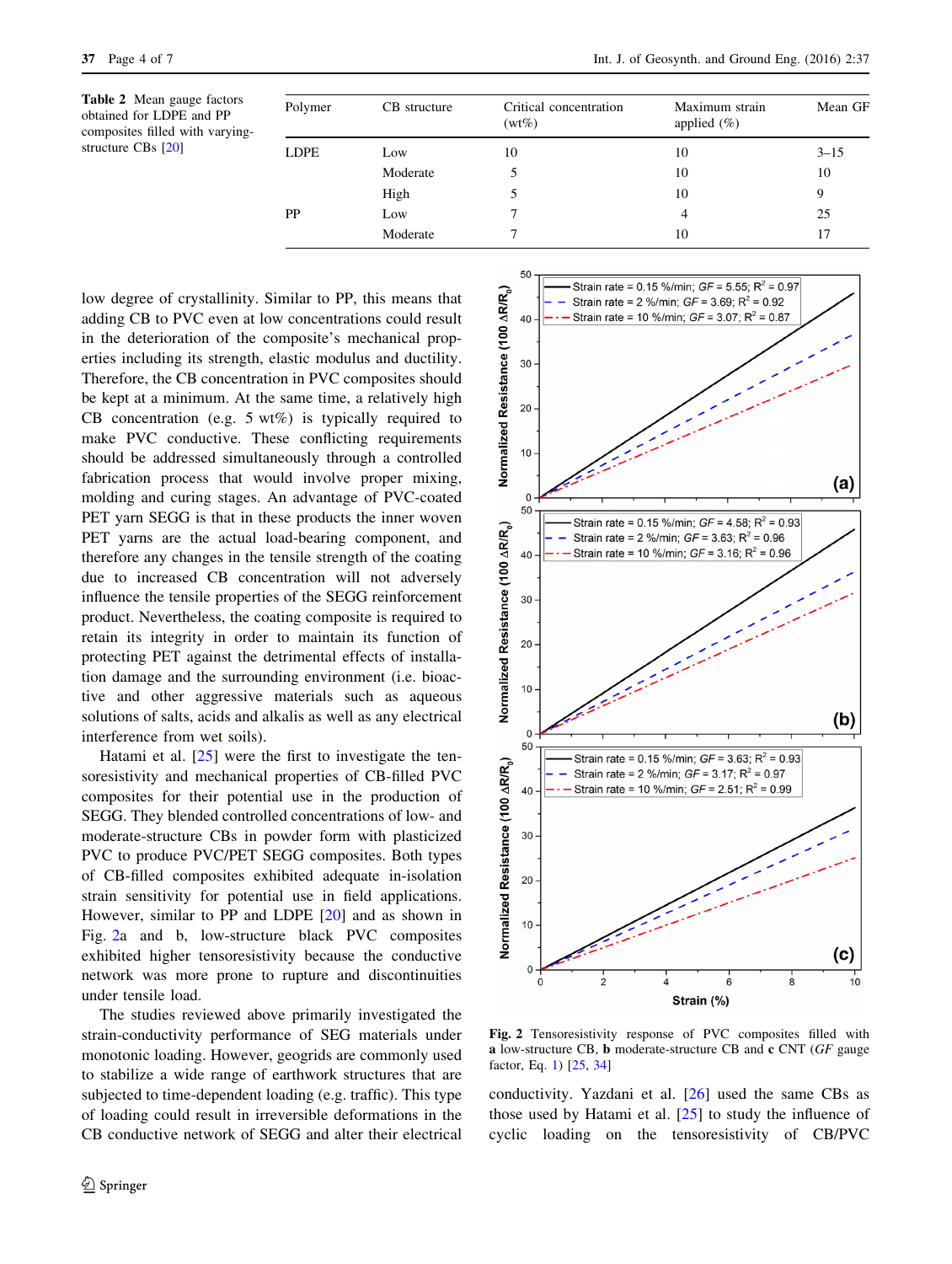composites. They investigated the influences of factors such as strain magnitude, stress relaxation, loading rate and prestraining on the cyclic performance of CB/PVC composites. Yazdani et al.'s results indicated that the conductive network in coating specimens filled with a higherstructure CB experienced less damage upon cyclic deformation and showed more resilience in their tensoresistivity response. Prestraining of coating specimens also improved the resilience in strain sensitivity. The degree of prestraining that was applied to the specimens was quantified by the ratio of initial peak strain to the subsequent operating peak strain. A greater ratio resulted in a more stable and consistent resilience in the tensoresistivity response of the composite.

The studies on SEGG reviewed above were solely focused on the in-isolation performance of both unitized and coated yarn SEGG prototypes. However, the tensoresistivity performance of SEGG is expected to be influenced by the soil confining pressure in field applications. Yazdani et al. [\[27](#page-6-0)] modified a standard direct shear test apparatus and used it to investigate the influence of confining pressure on the tensoresistive response of PVC-coated PET yarn SEGG. They carried out their in-soil tensile tests at three different confining pressures of 10, 30 and 50 kPa to represent upper levels of reinforced soil structures where larger deformations typically occur [\[4](#page-5-0)]. It was found that greater confining pressures and strain rates both reduce the tensoresistivity of SEGG samples (Fig. 3). However, both the magnitude and reproducibility of the measured tensoresistivity in the in-soil tests were considered to be acceptable for civil engineering applications.



Fig. 3 In-isolation and confined normalized resistance of SEGG specimens as a function of strain (strain rate  $= 2\% / \text{min}$ ; confining pressures  $= 10$ , 30 and 50 kPa)

Research on the SEGG development has recently found new prospects, thanks to a continuous and significant drop in the price of carbon nanotubes from approximately \$1,500,000 per kilogram in 1999 to retail prices in the range of \$50–\$300 per kilogram today [[28\]](#page-6-0). CNTs are increasingly used in nanocomposites due to their highly desirable characteristics such as high flexibility, low density and large aspect ratio (length-to-diameter ratio) in addition to exceptional mechanical and electrical properties. The use of CNTs in SEGG is promising yet challenging due to some difficulties in their proper dispersion in polymers. The term dispersion generally refers to the nearly-uniform distribution of individual fillers in a matrix. However, this definition should be adjusted for such fillers as CNTs that possess an inherent thermodynamic drive to create physical entanglement with neighboring tubules, thus forming aggregated morphologies called bundles. Each bundle is comprised of hundreds of tightly-packed CNTs, which are bound to each other by van der Waals attraction energies of approximately  $500 \text{ eV}/\mu$ m per CNT– CNT contact [\[29](#page-6-0)]. This entanglement tendency is particularly strong due to the generally high aspect ratio and flexibility of CNTs [[30\]](#page-6-0).

Improving the quality of CNT dispersion in a polymer would require a trade-off between the electrical and mechanical properties of the resulting composite. On the one hand, a perfect dispersion results in smaller bundles and therefore smaller stress concentration zones that could otherwise compromise the weight, mechanical properties and manufacturability of a composite [[31\]](#page-6-0). On the other hand, bundling has been shown to reduce the percolation threshold [\[32](#page-6-0)]. Because the mechanical and electrical properties of SEGG are equally important (especially for unitized SEGG), it is important to devise an optimum mixing and fabrication procedure that would result in a desired level of CNT bundling. It follows that identifying efficient dispersion techniques and characterizing the resulting dispersion quality are essential (albeit challenging) steps in the design of CNT-polymer composites.

Yazdani et al. [\[33](#page-6-0), [34](#page-6-0)] investigated the influences of dispersion quality and processing conditions on the electrical and mechanical properties of multi-walled CNT-filled PVC (MWCNT/PVC) composites for potential use in SEGG and other applications involving electrically-conductive polymer composites. They measured the electrical conductivity and mechanical properties of the samples that were made using different mixing techniques and quantified subsurface dispersion in the samples using a novel technique which was developed by Smith et al. [[35\]](#page-6-0). Their findings indicated that samples with better quality of dispersion exhibited greater ultimate strength and failure strain, whereas poorly-dispersed specimens showed greater elastic modulus values.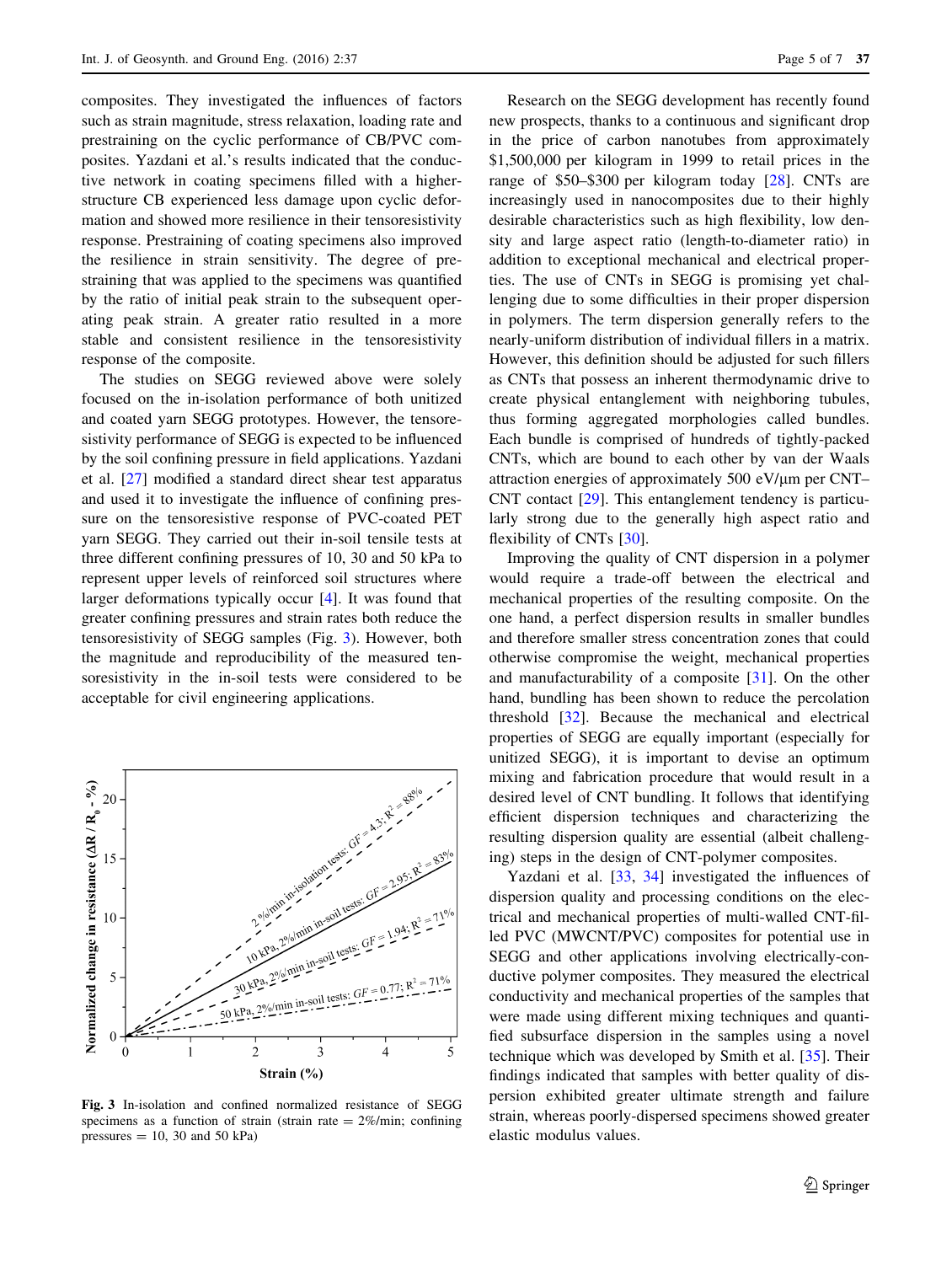<span id="page-5-0"></span>Yazdani [[36\]](#page-6-0) studied the tensoresistivity and mechanical properties of MWCNT/PVC composites subjected to tensile loading and showed that adding 0.5 wt% MWCNT to the composite results in a considerable reduction in its failure strain and a five-fold increase in its tensile modulus while leaving its ultimate strength almost unchanged. Gauge factors greater than those of typical foil strain gauges and conventional metals were obtained for MWCNT/PVC SEGG (Fig. [2](#page-3-0)c), indicating their strong potential for different structural performance monitoring and damage detection applications.

It is worth noting that, by and large, in civil engineering applications, geogrids are installed in sufficient depth such that their temperature does not change significantly during service. Therefore, it is considered safe to assume that the strain sensitivity of SEGG products will not be adversely affected by temperature in typical applications.

In continuation of the development of the SEGG technology, a next step would be to design a durable, nonconductive yet UV-protective shield for SEGG products in order to electrically insulate them from the interference of surrounding environment, and to minimize installation damage.

# **Conclusions**

The state of development of the SEGG technology was presented, and latest findings on the in-isolation and in-soil strain sensitivity performances of SEGG specimens under monotonic and cyclic loading were reviewed. Research on the SEGG technology has so far yielded promising results showing its potential as a practical and cost-effective alternative to existing technologies for the performancemonitoring of geotechnical structures. For instance, compared to strain gauges that require expensive data acquisition systems that prevent their widespread use in field projects, the SEGG technology is amenable to measuring and monitoring strains in large numbers in geosynthetic layers (e.g. geogrid reinforcement), providing significantly larger numbers of data points including e.g. those at comparable locations within the structure that can help to significantly improve the accuracy and reliability of the performance data. Also, for applications involving cyclic loading (e.g. traffic load), SEGG specimens containing higher-structure carbon blacks have been shown to experience less damage and exhibit more resilience in their strain sensitivity response.

Preliminary studies on in-soil tensoresistivity performance of SEGG specimens have been promising. Ongoing research on this technology includes more detailed study of their in-soil performance and addressing practical issues

such as durability and protective measures for field installation before they can be pilot-tested in field projects.

# References

- 1. Khaloo A, Lattanzi D (2016) Hierarchical dense structure-frommotion reconstructions for infrastructure condition assessment. J Comput Civ Eng: 4016047. doi:[10.1061/\(ASCE\)CP.1943-5487.](http://dx.doi.org/10.1061/(ASCE)CP.1943-5487.0000616) [0000616](http://dx.doi.org/10.1061/(ASCE)CP.1943-5487.0000616)
- 2. Khaloo A, Lattanzi D (2015) A Hierarchical computer vision approach to infrastructure inspection. In: Comput. Civ. Eng. 2015. American Society of Civil Engineers, pp 540–547
- 3. Khaloo A, Lattanzi D (2016) Repurposing video recordings for structure motion estimations. In: SPIE 9805 Health Monit. Struct. Biol. Syst. Las Vegas, NV, pp 980410-980410–7
- 4. Hatami K, Bathurst RJ (2005) Development and verification of a numerical model for the analysis of geosynthetic-reinforced soil segmental walls under working stress conditions. Can Geotech J 42:1066–1085. doi:[10.1139/t05-040](http://dx.doi.org/10.1139/t05-040)
- 5. Hatami K, Raymond G (2006) Influence of soil strength on optimal embedment depth of geosynthetic reinforcement layer in granular-reinforced foundations. Transp Res Rec 1975:155–162. doi:[10.3141/1975-19](http://dx.doi.org/10.3141/1975-19)
- 6. Biswas A, Ansari MA, Dash SK, Krishna AM (2015) Behavior of geogrid reinforced foundation systems supported on clay subgrades of different strengths. Int J Geosynth Ground Eng 1:20. doi:[10.1007/s40891-015-0023-5](http://dx.doi.org/10.1007/s40891-015-0023-5)
- 7. Giroud JP, Han J (2004) Design method for geogrid-reinforced unpaved roads. I. Development of design method. J Geotech Geoenviron Eng 130:775–786. doi[:10.1061/\(ASCE\)1090-](http://dx.doi.org/10.1061/(ASCE)1090-0241(2004)130:8(775)) [0241\(2004\)130:8\(775\)](http://dx.doi.org/10.1061/(ASCE)1090-0241(2004)130:8(775))
- 8. Giroud JP, Han J (2004) Design method for geogrid-reinforced unpaved roads. II. Calibration and applications. J Geotech Geoenviron Eng 130:787–797. doi[:10.1061/\(ASCE\)1090-](http://dx.doi.org/10.1061/(ASCE)1090-0241(2004)130:8(787)) [0241\(2004\)130:8\(787\)](http://dx.doi.org/10.1061/(ASCE)1090-0241(2004)130:8(787))
- 9. Ling H, Liu Z (2001) Performance of geosynthetic-reinforced asphalt pavements. J Geotech Geoenviron Eng 127:177–184. doi:[10.1061/\(ASCE\)1090-0241\(2001\)127:2\(177\)](http://dx.doi.org/10.1061/(ASCE)1090-0241(2001)127:2(177))
- 10. Koerner RM (2012) Designing with geosynthetics, vol 1, 6th edn. Xlibris Corp, Bloomington
- 11. Sarychev AK, Brouers F (1994) New scaling for ac properties of percolating composite materials. Phys Rev Lett 73:2895–2898. doi:[10.1103/PhysRevLett.73.2895](http://dx.doi.org/10.1103/PhysRevLett.73.2895)
- 12. Alamusi HuN, Fukunaga H et al (2011) Piezoresistive strain sensors made from carbon nanotubes based polymer nanocomposites. Sensors 11:10691–10723. doi:[10.3390/s111110691](http://dx.doi.org/10.3390/s111110691)
- 13. Miyasaka K, Watanabe K, Jojima E et al (1982) Electrical conductivity of carbon-polymer composites as a function of carbon content. J Mater Sci 17:1610–1616. doi:[10.1007/BF00540785](http://dx.doi.org/10.1007/BF00540785)
- 14. Du F, Scogna RC, Zhou W et al (2004) Nanotube networks in polymer nanocomposites: rheology and electrical conductivity. Macromolecules 37:9048–9055. doi[:10.1021/ma049164g](http://dx.doi.org/10.1021/ma049164g)
- 15. Aneli JN, Zaikov GE, Khananashvili LM (1999) Effects of mechanical deformations on the structurization and electric conductivity of electric conducting polymer composites. J Appl Polym Sci 74:601–621. doi:[10.1002/\(SICI\)1097-](http://dx.doi.org/10.1002/(SICI)1097-4628(19991017)74:3%3c601:AID-APP14%3e3.0.CO;2-K) [4628\(19991017\)74:3](http://dx.doi.org/10.1002/(SICI)1097-4628(19991017)74:3%3c601:AID-APP14%3e3.0.CO;2-K)<601:AID-APP14>3.0.CO;2-K
- 16. Hatami K, Grady BP, Ulmer MC (2009) Sensor-enabled geosynthetics: use of conducting carbon networks as geosynthetic sensors. J Geotech Geoenviron Eng 135:863–874. doi[:10.1061/](http://dx.doi.org/10.1061/(ASCE)GT.1943-5606.0000062) [\(ASCE\)GT.1943-5606.0000062](http://dx.doi.org/10.1061/(ASCE)GT.1943-5606.0000062)
- 17. Hatami K, Grady B, Ulmer M (2011) Closure to ''sensor-enabled geosynthetics: use of conducting carbon networks as geosynthetic